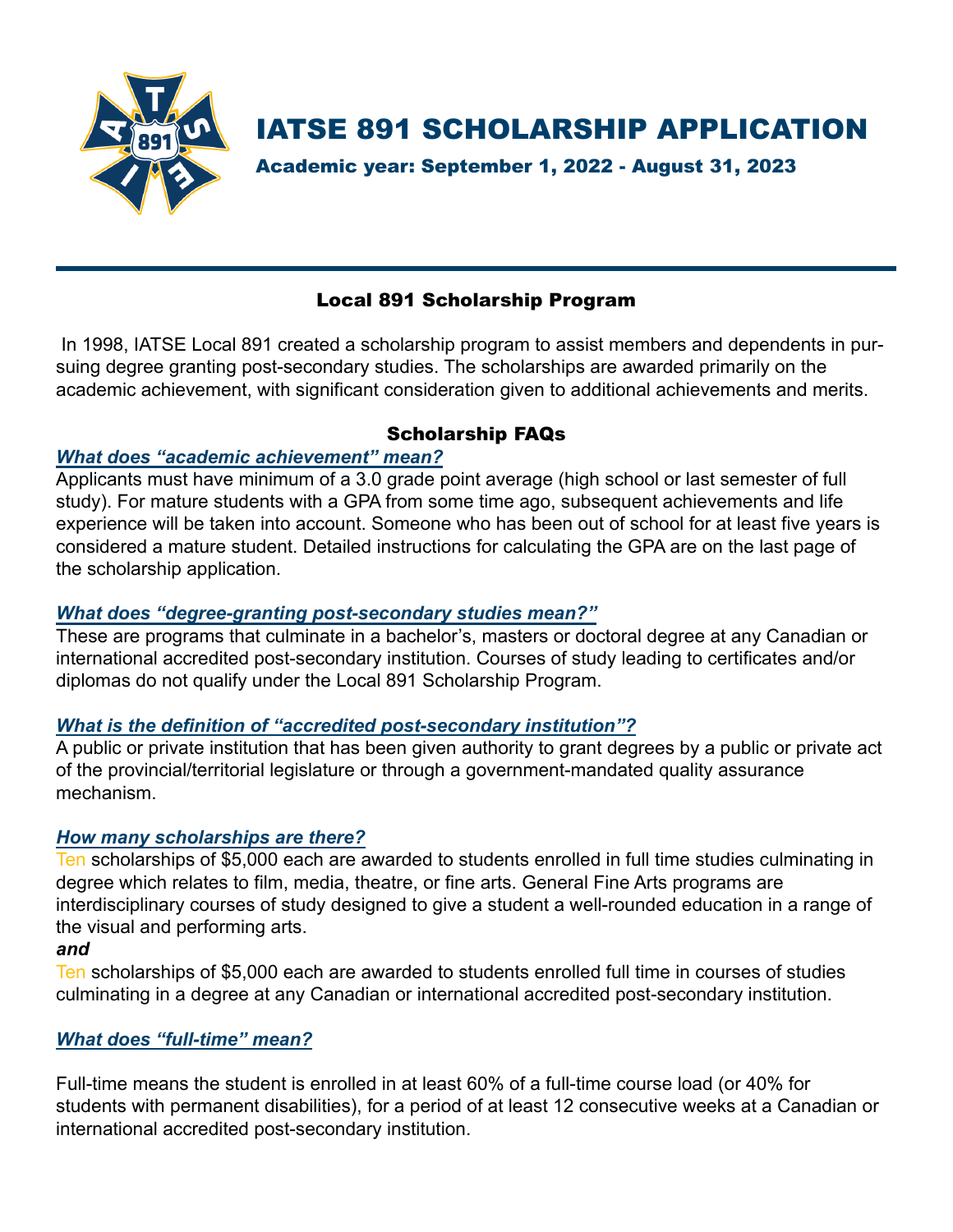

Academic year: September 1, 2022 - August 31, 2023

# Local 891 Scholarship Program

 In 1998, IATSE Local 891 created a scholarship program to assist members and dependents in pursuing degree granting post-secondary studies. The scholarships are awarded primarily on the academic achievement, with significant consideration given to additional achievements and merits.

## Scholarship FAQs

#### *Are distance learning programs acceptable?*

No. Under normal circumstances, the student must be enrolled in an on-campus program to be eligible for a scholarship. However, during emergency situations such as COVID 19, when students were not permitted on campus, this requirement may be waived.

# *Who is eligible to apply?*

IATSE 891 active members. In order to qualify for a scholarship for themselves, a spouse or eligible dependent, active members must be in good standing and must have worked a minimum of 30 days in the preceding three years (either on IATSE Local 891 signatory productions and/or by providing member services work for Local 891). Members who do not meet the 30-day work requirement as a result of disability, parental, political or educational leave, may appeal in writing on behalf of themselves, a spouse or eligible dependent, to execassist@iatse.com. All such appeals must be received by the scholarship deadline, and be accompanied with a completed scholarship application and official transcript.

A member's spouse. This term includes the legal spouse/partner of a member and a person who has been living with the member in a common-law relationship for at least one full year and who is publicly represented as the spouse/partner.

A child of the member and/or spouse who is: under 30 (as of December 31 in the year of application); and financially dependent on the member and/or spouse; or any child of any age who is living with the member and/or spouse and is financially dependent and incapable of self-sustaining employment by reason of disability.

 $\blacksquare$  A dependent child or spouse of a deceased member who applies for a scholarship within 24 months or within two consecutive scholarship cycles (whichever is greater) following the death of the member.

"Child" means a person born to the member and/or spouse/partner, a stepchild, a legally adopted child, or legal ward, but not a foster child.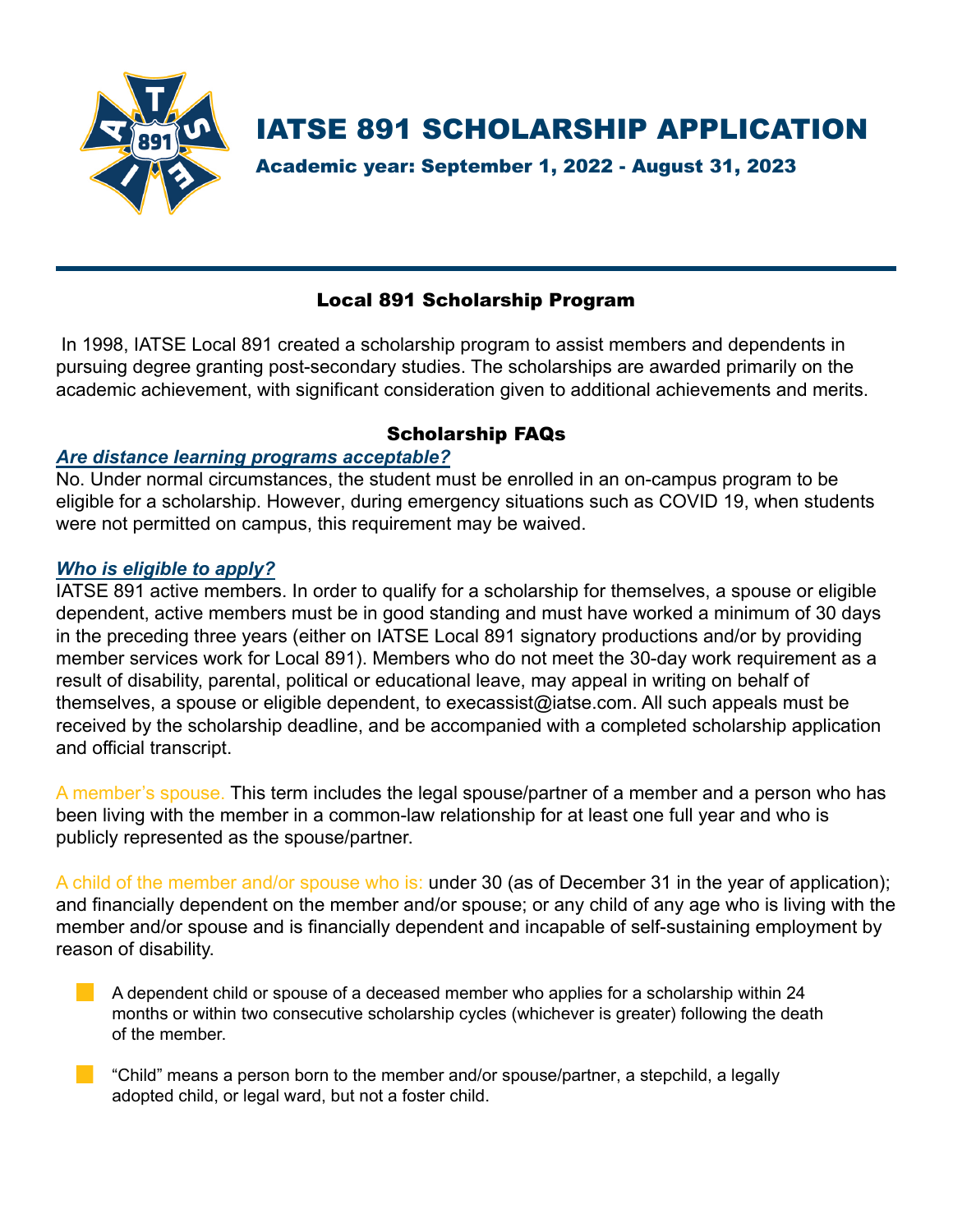

 In 1998, IATSE Local 891 created a scholarship program to assist members and dependents in pursuing degree granting post-secondary studies. The scholarships are awarded primarily on the academic achievement, with significant consideration given to additional achievements and merits.

## Scholarship FAQs

#### *How do I apply?* The application form may be found below the Scholarship FAQs in this document.

#### *When is the deadline?*

The application deadline is May 2, 2022 at 3:00 PM, after which time the Local 891 Good and Welfare Scholarship Review Panel will consider the applications and award the scholarships.

#### *Who administers the scholarship program?*

Scholarships are administered entirely by IATSE Local 891.

To ensure that adjudication is based solely on merit, applications will be kept anonymous. In a case of dispute about standing and eligibility, the IATSE 891 Good and Welfare Committee shall be the last resort and final arbiter.

Applications of equal achievement are decided based on debate and vote by the Local 891 Good and Welfare Scholarship Review Panel.

You may proceed with your application without providing proof of enrollment in the required program, but funds will only be released to you after proof of payment receipt for registration in the degree you have been accepted into and your original transcript is verified.

#### *What else should I know before applying?*

The scholarship period covers from September 1, 2022 through August 31, 2023. If you are not able to attend school during this period, you must notify IATSE Local 891 no later than October 1, 2022. There are 3 alternates picked in each category, should a recipient be found ineligible.

- Scholarship recipients are limited to receiving a maximum of two non-consecutive scholarship awards from IATSE Local 891, per lifetime.
- Scholarships are a taxable benefit; only the first \$500 is exempt. In compliance with the Income Tax Act of Canada T4A slips will be issued.

*To ensure the integrity of the application process, please direct your questions only to the Executive Assistant at execassist@iatse.com*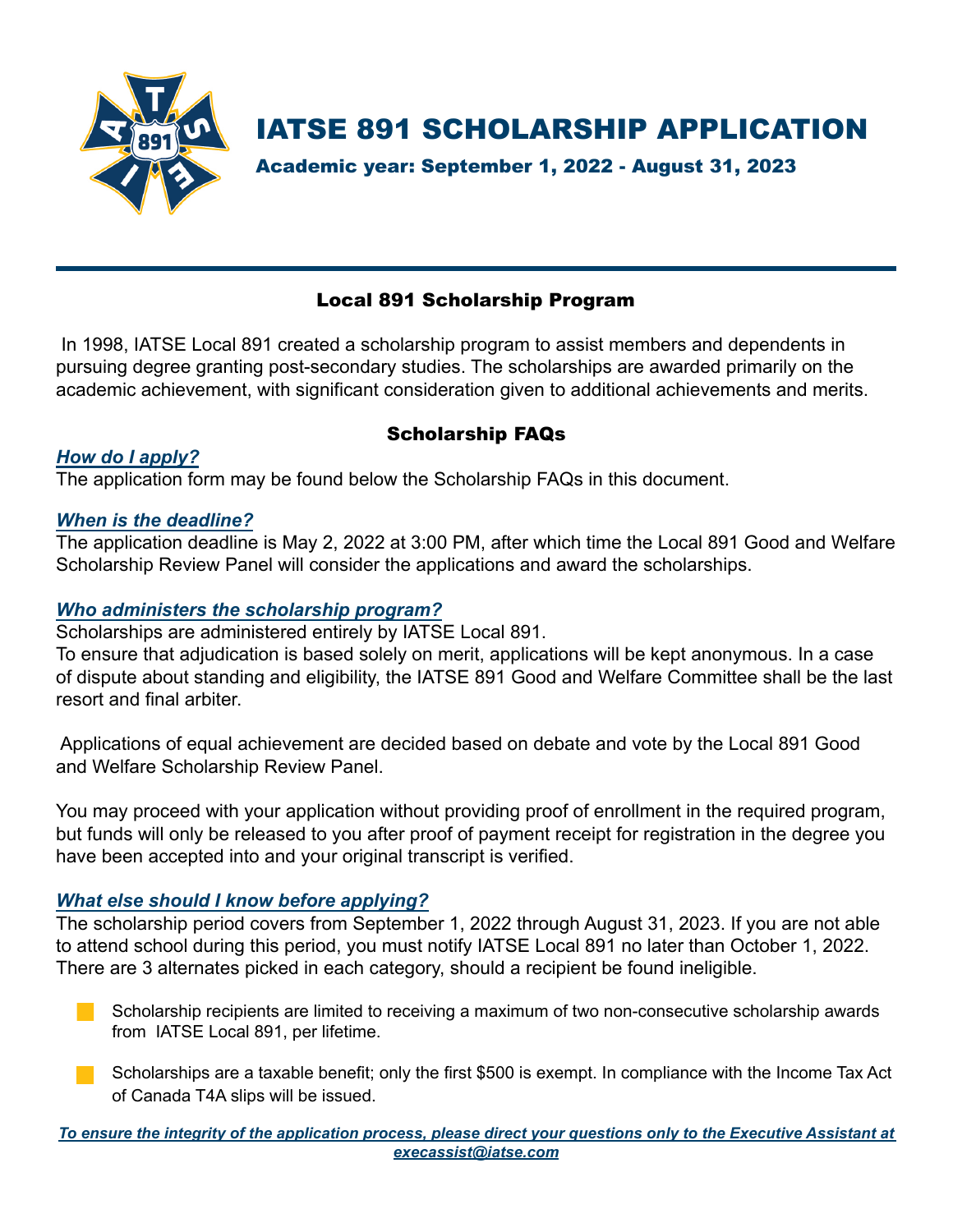

In 1998, IATSE Local 891 created a scholarship program to assist members and dependents in pursuing degree granting post-secondary studies. The scholarships are awarded primarily on the academic achievement, with significant consideration given to additional achievements and merits.

- Application deadline: Monday, May 2, 2022, at 3:00 PM.
- Incomplete or late applications will not be considered.
- Only the items listed for review (see application checklist) will be considered. Additional items, including letters of reference, will not assist your application and will not be reviewed.
- You must complete all areas of the application form on the form itself (no additional papers) Failure to comply will result in the disqualification of your application.
- Print and mail your application to the IATSE Local 891 office, 1640 Boundary Road, Burnaby, BC V5K 4V4 Mark the envelope "Scholarship Application Enclosed."

| <b>PERSONAL DETAILS</b>            |                      |                    |                   |  |  |
|------------------------------------|----------------------|--------------------|-------------------|--|--|
| Last name                          | Middle name          |                    | <b>First name</b> |  |  |
| <b>Address (street# and name)</b>  |                      |                    |                   |  |  |
| <b>City</b>                        | <b>Province</b>      | <b>Postal code</b> |                   |  |  |
|                                    |                      |                    |                   |  |  |
| <b>Telephone</b>                   | <b>Email address</b> |                    |                   |  |  |
| Birthdate (Day/Month/Year)<br>SIN# |                      |                    |                   |  |  |
| <b>Relationship to member</b>      |                      |                    |                   |  |  |
| Member name (Last/First/Middle)    |                      |                    |                   |  |  |
| Marcelanda Barcartus suble         |                      |                    |                   |  |  |

**Member's Department/s**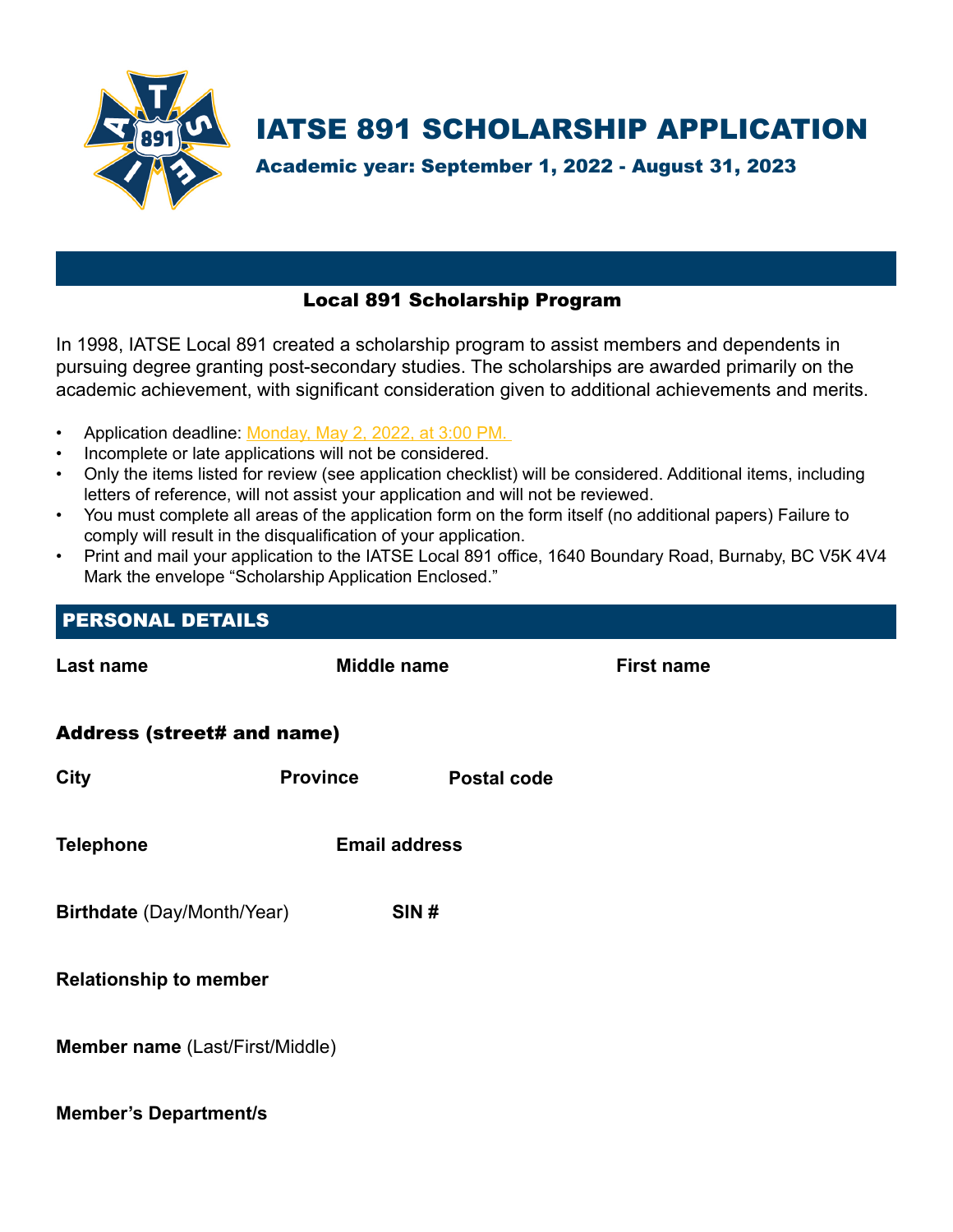

In 1998, IATSE Local 891 created a scholarship program to assist members and dependents in pursuing degree granting post-secondary studies. The scholarships are awarded primarily on the academic achievement, with significant consideration given to additional achievements and merits.

# PERSONAL INFORMATION AND PROTECTION OF PRIVACY

IATSE Local 891 is subject to the Personal Information Protection Act (PIPA) in British Columbia. The information collected either by way of this scholarship application form or submitted in accordance with the scholarship application supporting documents, are for the sole purpose of being used to process your application and determine your eligibility in accordance with our scholarship awards. If you are awarded a scholarship, your name, and a photograph of you may be used for promotional and/or informational purposes. Additional information regarding our privacy policy can be found on our website. If you have any questions regarding the collection and use of this information, please contact IATSE Local 891's Privacy Officer at 604-664-8921.

**By signing this document, I hereby state that the information contained within this application package to be true.**

Your signature **Date** 

**To be signed by the IATSE 891 member of whom the applicant is a dependent or spouse, if applicable.**

By signing this document, I hereby state that the applicant is financially dependent on me and is in full time studies.



Your signature **Date**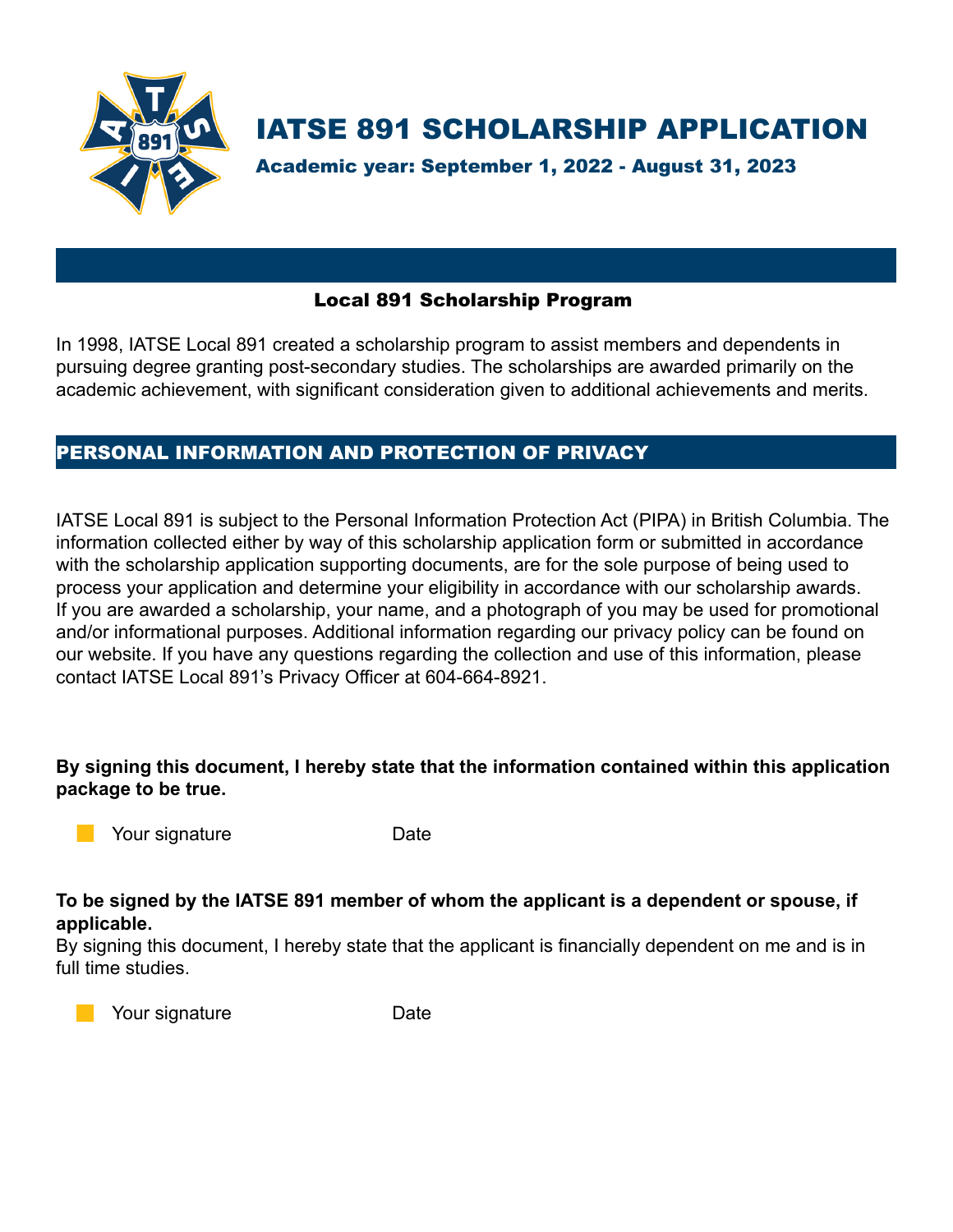

In 1998, IATSE Local 891 created a scholarship program to assist members and dependents in pursuing degree granting post-secondary studies. The scholarships are awarded primarily on the academic achievement, with significant consideration given to additional achievements and merits.

# EDUCATION INFORMATION: including secondary and post-secondary education

| <b>SECONDARY</b>             |                                                    |
|------------------------------|----------------------------------------------------|
| <b>Secondary School name</b> | <b>Year of Graduation</b>                          |
| <b>POST-SECONDARY</b>        |                                                    |
| 1. Program:                  | Institution:                                       |
| Years of study completed:    | Did you complete the program? $\Box$ Yes $\Box$ No |
|                              | Institution:                                       |
| 2.Program:                   | Did you complete the program? $\Box$ Yes $\Box$ No |
| Years of study completed:    | Institution:                                       |
|                              | Did you complete the program? $\Box$ Yes     No    |
| 3.Program:                   |                                                    |
| Years of study completed:    |                                                    |

Most recent school year GPA (see required criteria)

Institution(s) applied to

| 891 SCHOLARSHIP APPLICATION TYPE                                                             |  |  |
|----------------------------------------------------------------------------------------------|--|--|
| Check one<br>Film, Media, Theatre, Fine Arts<br>Other                                        |  |  |
| 891 SCHOLARSHIP APPLICATION TYPE                                                             |  |  |
| Check one<br><b>Masters Degree</b><br><b>Doctoral Degree</b><br><b>Bachelors Degree</b>      |  |  |
| Have you received an IATSE Local 891 scholarship before?<br>Yes<br>No<br>If yes, which year? |  |  |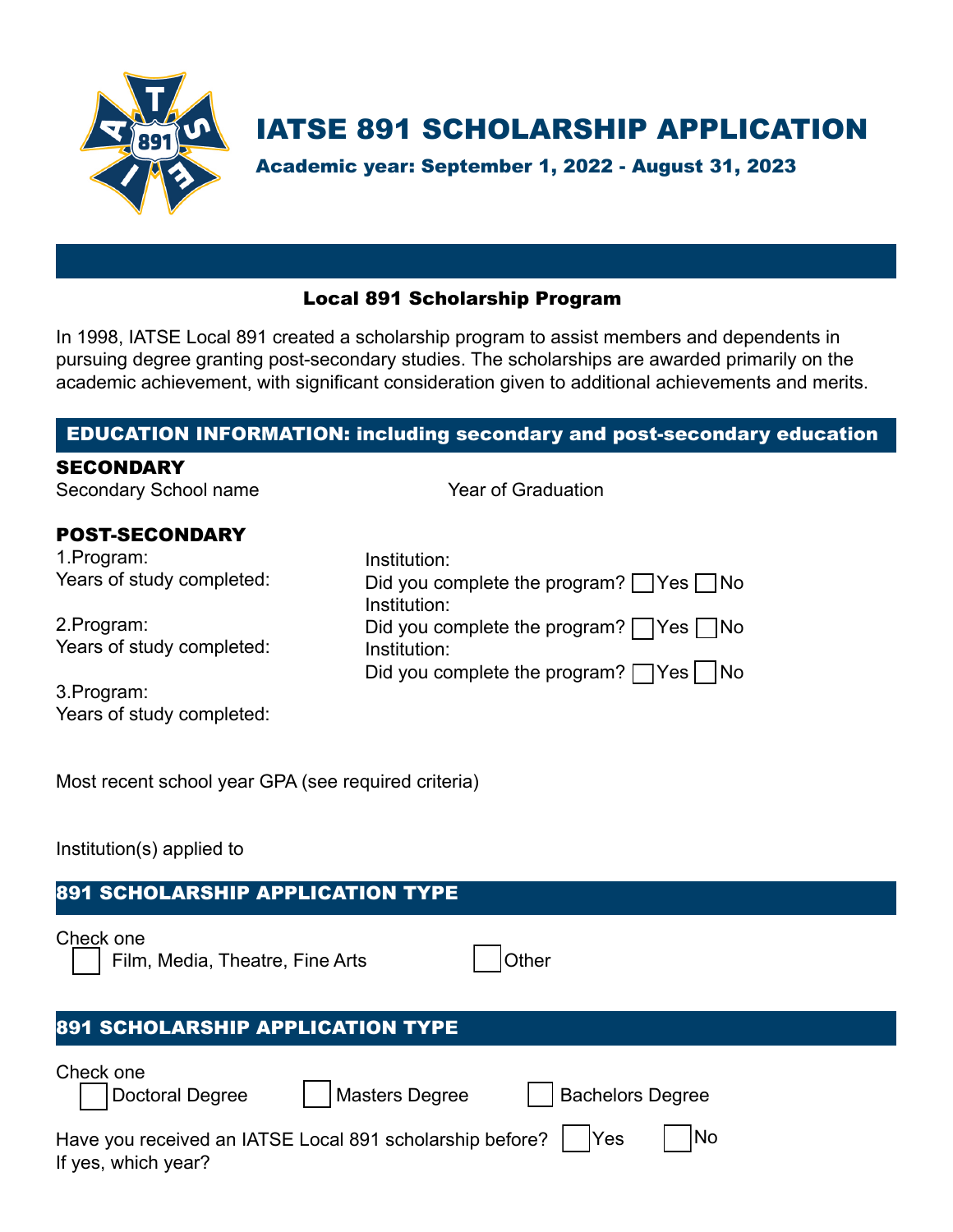

Academic year: September 1, 2022 - August 31, 2023

# Local 891 Scholarship Program

In 1998, IATSE Local 891 created a scholarship program to assist members and dependents in pursuing degree granting post-secondary studies. The scholarships are awarded primarily on the academic achievement, with significant consideration given to additional achievements and merits.

# EDUCATIONAL ACHIEVEMENTS/AWARDS

# EXTRACURRICULAR, COMMUNITY/VOLUNTEER ACTIVITIES

#### **REFERENCES**

•

•

•

•

•

•

•

•

Please provide two references for us to contact

Name:

Phone number: Email address: Organization/relationship to reference:

Name: Organization/relationship to reference: Phone number: Email address: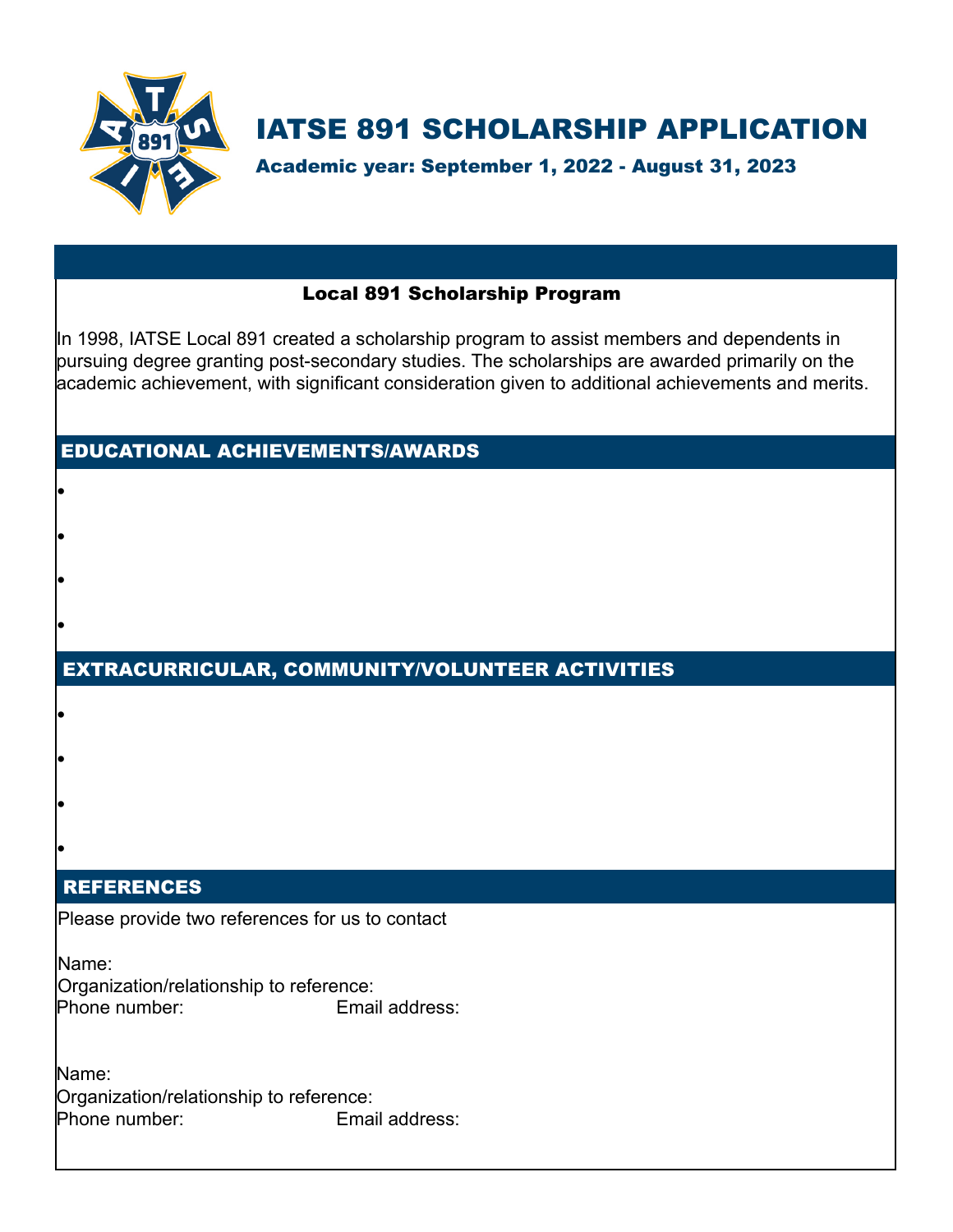

In 1998, IATSE Local 891 created a scholarship program to assist members and dependents in pursuing degree granting post-secondary studies. The scholarships are awarded primarily on the academic achievement, with significant consideration given to additional achievements and merits.

| <b>EMPLOYMENT OVER THE LAST TWO YEARS</b>          |        |  |  |  |
|----------------------------------------------------|--------|--|--|--|
| Name of employer/company:<br>Job title:<br>Duties: | Dates: |  |  |  |
| Name of employer/company:<br>Job title:<br>Duties: | Dates: |  |  |  |
| Name of employer/company:<br>Job title:<br>Duties: | Dates: |  |  |  |

#### **Post Study Survey**

To help us document the success of our scholarship awards, would you be interested in updating the Local and participating in a survey after you achieve your degree?  $\Box$ No

| .<br><b>HAVE YOU INCLUDED THE</b><br><b>FOLLOWING WITH YOUR APPLICATION?</b>                                                                     | <b>Send your Completed Application Package To:</b>                                                |
|--------------------------------------------------------------------------------------------------------------------------------------------------|---------------------------------------------------------------------------------------------------|
| A completed application form.<br>An official/electronic transcript of most<br>recent grades (see note above)<br>One page letter of introduction. | IATSE Local 891<br>604-664-8910<br>1640 Boundary Rd,<br>www.iatse.com<br>Burnaby, BC,<br>V5K 4V4. |